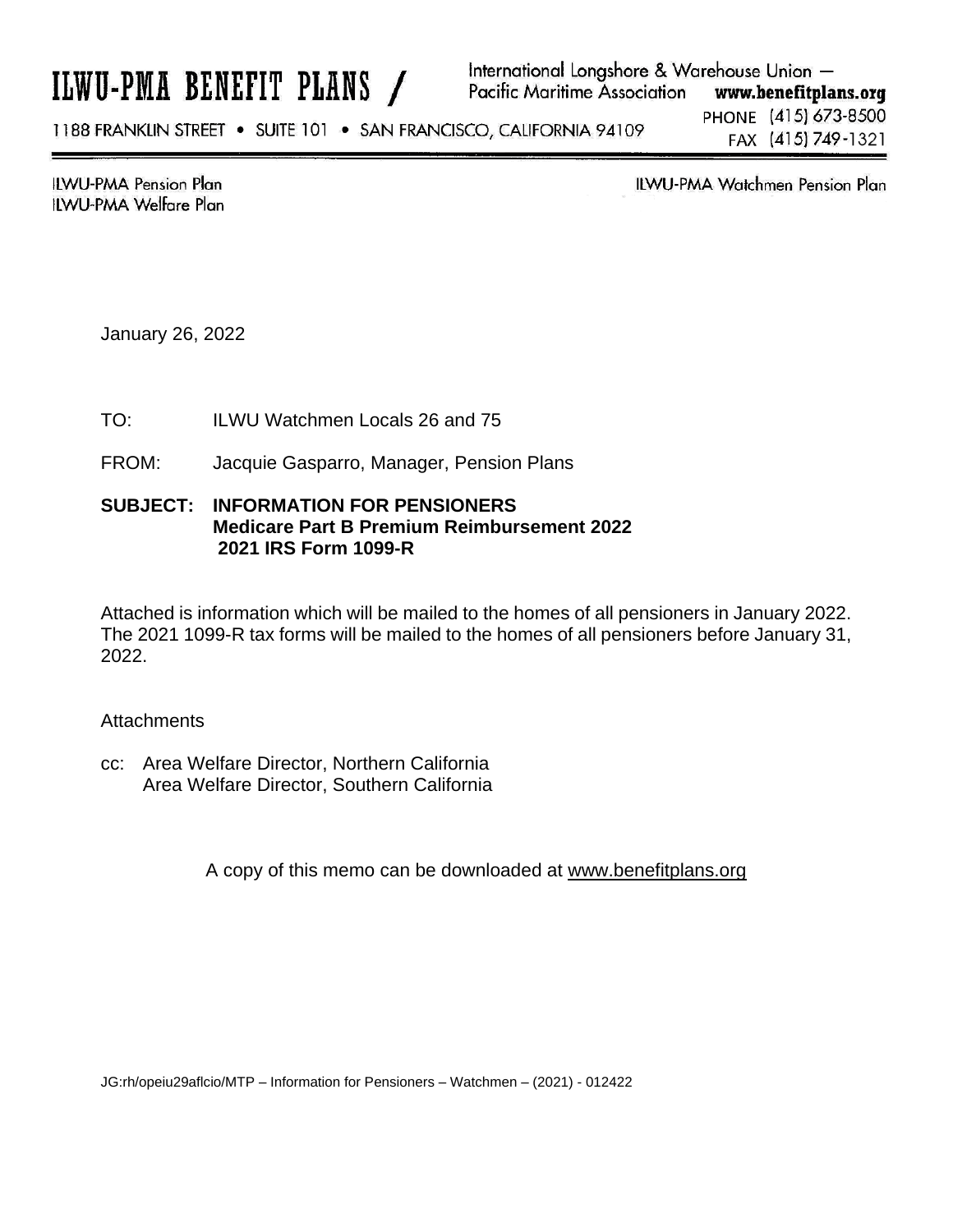# ILWU-PMA BENEFIT PLANS /

International Longshore & Warehouse Union -**Pacific Maritime Association** www.benefitplans.org

1188 FRANKLIN STREET . SUITE 101 . SAN FRANCISCO, CALIFORNIA 94109

PHONE (415) 673-8500 FAX (415) 749-1321

**ILWU-PMA Pension Plan ILWU-PMA Welfare Plan**  **ILWU-PMA Watchmen Pension Plan** 

TO: DATE: January 2022

#### **THIS MAILING CONTAINS INFORMATION FOR PENSIONERS, SURVIVING SPOUSES AND ALTERNATE PAYEES UNDER THE ILWU-PMA PENSION PLAN OR THE ILWU-PMA WATCHMEN PENSION PLAN AND PENSIONERS AND BENEFICIARIES RECEIVING MEDICARE PART B REIMBURSEMENT UNDER THE ILWU-PMA WELFARE PLAN.**

**1099-R FORM** Your tax Form 1099-R reflecting the total amount of pension payments issued in 2021 and the amount of federal income tax withheld, if any, will be distributed in a separate mailing before January 31, 2022.

Watchmen pensioners who receive benefit payments either from Lincoln National Life Insurance Company or Allstate Life Insurance Company will receive tax Form 1099-R from the insurance company for payments issued in 2021. The information provided below regarding normal and disability pensions is applicable to Lincoln National and Allstate payments.

**NORMAL AND DISABILITY PENSIONS** These payments are considered ordinary income for tax purposes by the IRS. Your Form 1099-R will show the total amount of pension payments issued in 2021 in **Box 1** and the taxable amount of such payments in **Box 2a**. The amount of federal income tax withheld, if any, is shown in **Box 4**. **Box 7** shows an IRS code which identifies the type of pension (distribution) you received. Recipients will be required to attach Form 1099-R to their returns if Federal income tax withholding is shown in **Box 4**. A sample of a blank Form 1099-R appears on the reverse side of this page for your reference.

Under IRS regulations some disability pensioners may be entitled to claim a tax credit on account of disability. Individual tax advisers or the IRS can assist disability pensioners in determining whether or not they are entitled to such credit.

#### **\*\*\*\*\*\*\*\*\*\*\*\*\*\*\*\*\*\*\*\*\*\*\*\*\*\*\*\*\*\*\***

Federal income taxes are automatically withheld from Pension Plan payments in required amounts unless pensioners elect otherwise. Pensioners who receive their pension payments outside the United States may not elect exemption from withholding. **Withholding election forms are available at the Locals and can be requested from the Benefit Plans Office or can be downloaded at www.benefitplans.org. Elections may be made and revoked as often as desired.** Penalties may be incurred under federal tax rules if sufficient tax is not withheld from pension payments and payments of estimated tax are not adequate.

(over)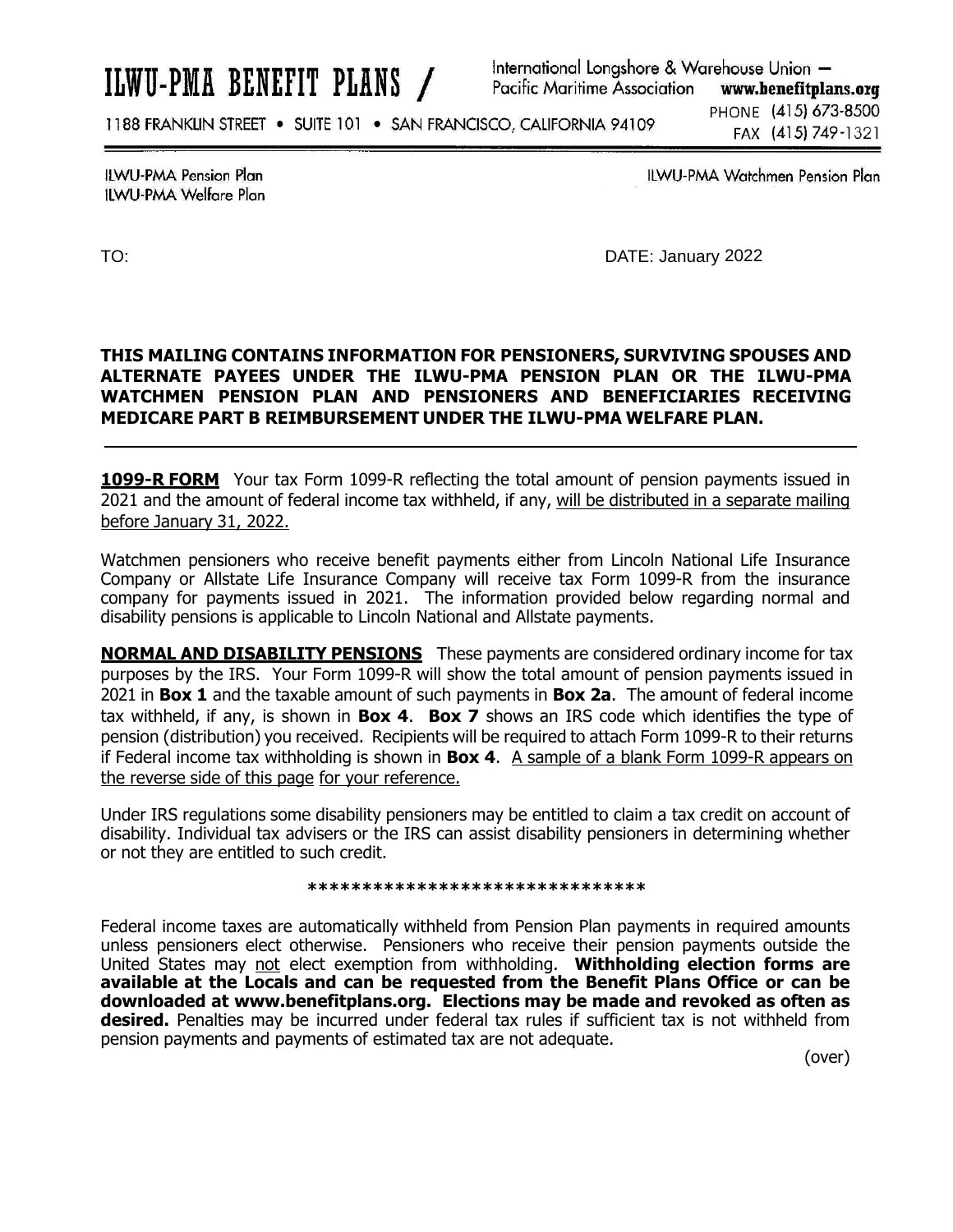**CALIFORNIA RESIDENTS ONLY** The amount of State income tax withheld, if any, is shown in **Box 14** of Form 1099-R. Recipients will be required to attach Form 1099-R to their returns if California income tax withholding is shown in **Box 14**.

#### **\*\*\*\*\*\*\*\*\*\*\*\*\*\*\*\*\*\*\*\*\*\*\*\*\*\*\*\*\*\*\***

#### **INFORMATION OFTEN REQUESTED BY TAX ADVISERS, LAWYERS, AND THE IRS**

**MEDICARE PART B PREMIUM REIMBURSEMENTS** The Benefit Plans Office has been advised that under IRS regulations Medicare Part B premium reimbursements are not subject to income tax. Therefore, the amount reimbursed by the Benefit Plans Office for Medicare Part B premiums is not included on Form 1099-R.

All Pension Plan benefits are employer contributed, with no contribution by the longshoreman, ship clerk, walking boss/foreman, surviving spouse, alternate payee or watchman.

#### **NOTE: THIS BULLETIN IS BEING DISTRIBUTED AS A MATTER OF CONVENIENCE AND IS NOT INTENDED AS TAX ADVICE. YOU SHOULD NOT RELY ON THIS BULLETIN AS TAX ADVICE. ALL QUESTIONS REGARDING TAXES OR TAXABILITY OF BENEFIT PAYMENTS SHOULD BE REFERRED TO YOUR INDIVIDUAL TAX ADVISER OR THE IRS.**

|                                                                                |                                                                       | S A M PI                                       |                           |                                                                                                                                |                      |
|--------------------------------------------------------------------------------|-----------------------------------------------------------------------|------------------------------------------------|---------------------------|--------------------------------------------------------------------------------------------------------------------------------|----------------------|
| Form 1099-R                                                                    | CORRECTED (if checked)                                                |                                                |                           | OMB No. 1545-0119                                                                                                              | 2021                 |
| 1 Gross distribution<br>2b Taxable amount<br>not determined                    | 2a Taxable amount<br>Total<br>distribution                            | <b>SAMPLE</b>                                  |                           | <b>Distributions From</b><br>Pensions, Annuities,<br><b>Profit-Sharing Plans,</b><br><b>IRAs, Insurance</b><br>Contracts, etc. | <b>Retirement or</b> |
|                                                                                | PAYER'S name, street address, city, state and ZIP code                |                                                |                           |                                                                                                                                |                      |
| <b>PAYER'S Federal identification number</b>                                   |                                                                       | <b>SAMPLE</b>                                  |                           | <b>RECIPIENT'S identification number</b>                                                                                       |                      |
|                                                                                |                                                                       |                                                |                           |                                                                                                                                |                      |
| 3 Capital gain (included<br>in box 2a)                                         |                                                                       | 4 Federal income tax withheld<br><b>SAMPLE</b> |                           | 5 Employee contributions/<br><b>Designated Roth</b><br>contributions or<br>insurance premiums                                  |                      |
| 6 Net unrealized appreciation<br>in employer's securities                      | 7 Distribution code(s)                                                |                                                | IRA/SEP/<br><b>SIMPLE</b> | 8 Other                                                                                                                        | %                    |
| 9a Your percentage of total distribution                                       |                                                                       |                                                |                           | 9b Total employee contributions                                                                                                |                      |
| RECIPIENT'S name and street address (incl. apt. no.), city, state and ZIP code |                                                                       | <b>SAMPLE</b>                                  |                           |                                                                                                                                |                      |
| 5 years                                                                        | 10 Amount allocable to IRR within 11 1st year of desig. Roth contrib. |                                                |                           | 12 FATCA filing requirement                                                                                                    |                      |
| 13 Date of Payment.                                                            |                                                                       |                                                |                           | 14 State tax withheld                                                                                                          |                      |
|                                                                                |                                                                       | <b>16 State Distribution</b>                   |                           | 17 Local tax withheld                                                                                                          |                      |
| 15 State/Payer's state no.                                                     |                                                                       |                                                |                           |                                                                                                                                |                      |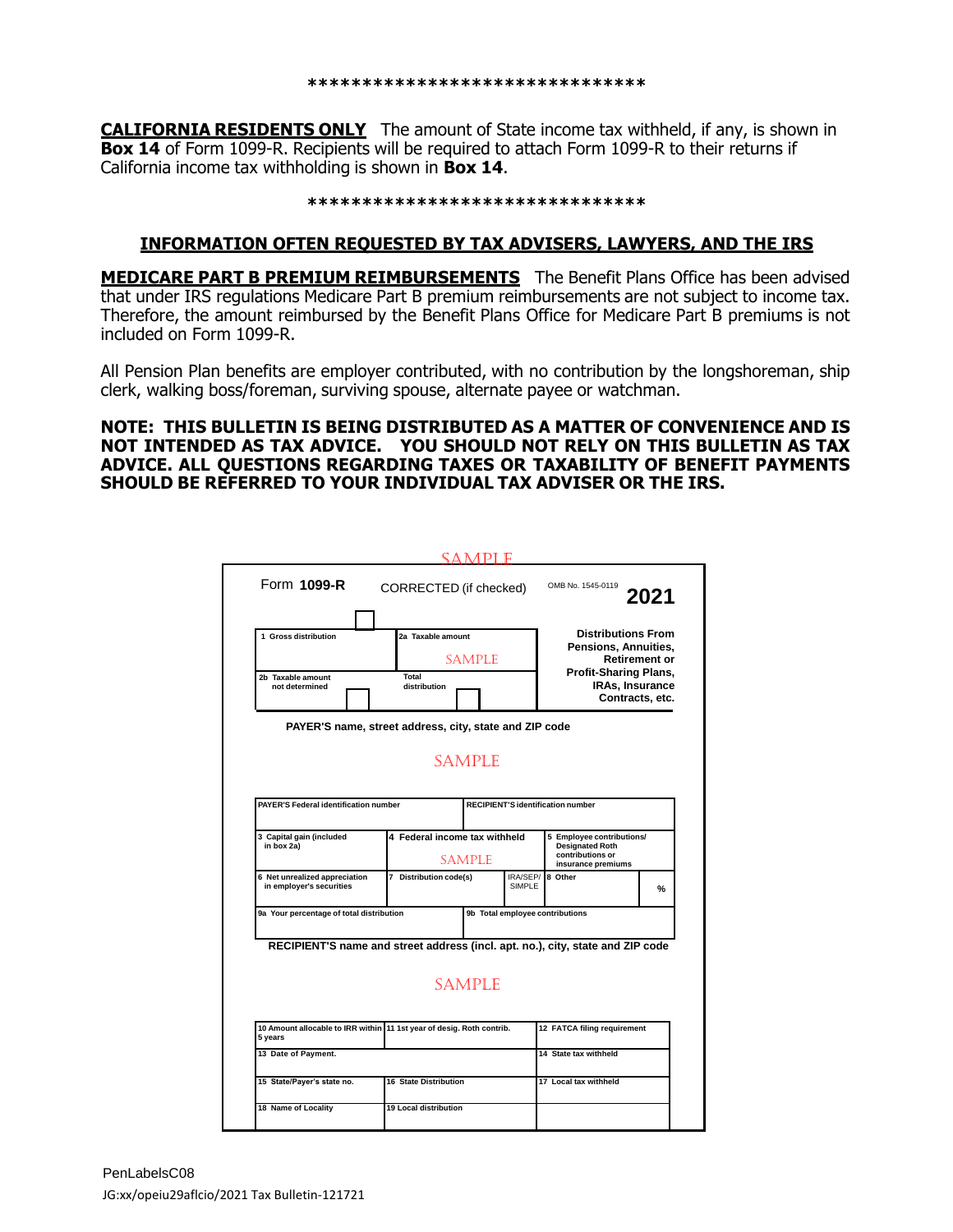#### **THIS MAILING CONTAINS INFORMATION FOR PENSIONERS, SURVIVING SPOUSES AND ALTERNATE PAYEES UNDER THE ILWU-PMA PENSION PLAN OR THE ILWU-PMA WATCHMEN PENSION PLAN AND PENSIONERS AND BENEFICIARIES RECEIVING MEDICARE PART B REIMBURSEMENT UNDER THE ILWU-PMA WELFARE PLAN**

\_\_\_\_\_\_\_\_\_\_\_\_\_\_\_\_\_\_\_\_\_\_\_\_\_\_\_\_\_\_\_\_\_\_\_\_\_\_\_\_\_\_\_\_\_\_\_\_\_\_\_\_\_\_\_\_\_\_\_\_\_\_\_\_\_\_\_\_\_\_\_\_\_\_\_\_\_\_\_\_\_\_

For Pensioners and Beneficiaries receiving Medicare Part B Reimbursement under the ILWU-PMA Welfare Plan:

### **MEDICARE PREMIUM RATE**

The Medicare Part B premium for 2022 will be \$ 170.10 per person for most members whose modified adjusted gross income does not exceed \$91,000 (\$182,000 for couples). Individuals whose modified adjusted gross income exceeds that amount, or who are Social Security recipients whose cost of living adjustment covers the increase in Medicare Part B premiums deducted from their Social Security benefits, are subject to higher premium amounts.

All Pensioners and Beneficiaries who receive a monthly Medicare Part B premium reimbursement from the Plan must submit documentation annually to the Benefit Plans Office verifying the amount of their monthly premium so that they can be reimbursed accurately. (Please note, new Pensioners and Beneficiaries may have a 2022 monthly Medicare Premium rate of \$170.10.)

If you receive a Medicare Part B reimbursement amount which you believe is incorrect, please contact the Benefit Plans Office immediately.

#### **DISABLED PERSONS UNDER AGE 65**

A disabled person under age 65 is entitled to Medicare coverage after the 24th month of his or her social security benefit entitlement. Under provisions of the Welfare Plan, eligible pensioners and their dependents and survivors under age 65 must notify the Benefit Plans Office when they become eligible for Medicare due to disability. **If you have not reported your own or your dependent's entitlement to Medicare – please do so now**, as this will allow us to reimburse your Medicare premium.

#### **ALL PERSONS**

#### **The Benefit Plans Office must be notified about any of the events listed below:**

- **1. CHANGE OF MARITAL STATUS** Divorce, Marriage, Death of Spouse (Record Change Forms are available at the ILWU locals or can be downloaded at [www.benefitplans.org](http://www.benefitplans.org/) to report this change.)
- **2. CHANGE OF ADDRESS** (Record Change Forms are available at the ILWU locals or can be downloaded at [www.benefitplans.org](http://www.benefitplans.org/) to report this change.)
- **3. CHANGE OF MEDICARE STATUS**

(Contact the Benefit Plans Office to report this change.)

- **.** Loss of Medicare Part B eligibility
- **.** Medicare entitlement before age 65
- **.** Part B premium paid by a third party (another Employer or a State Agency, e.g., Medicaid or Medi-Cal)